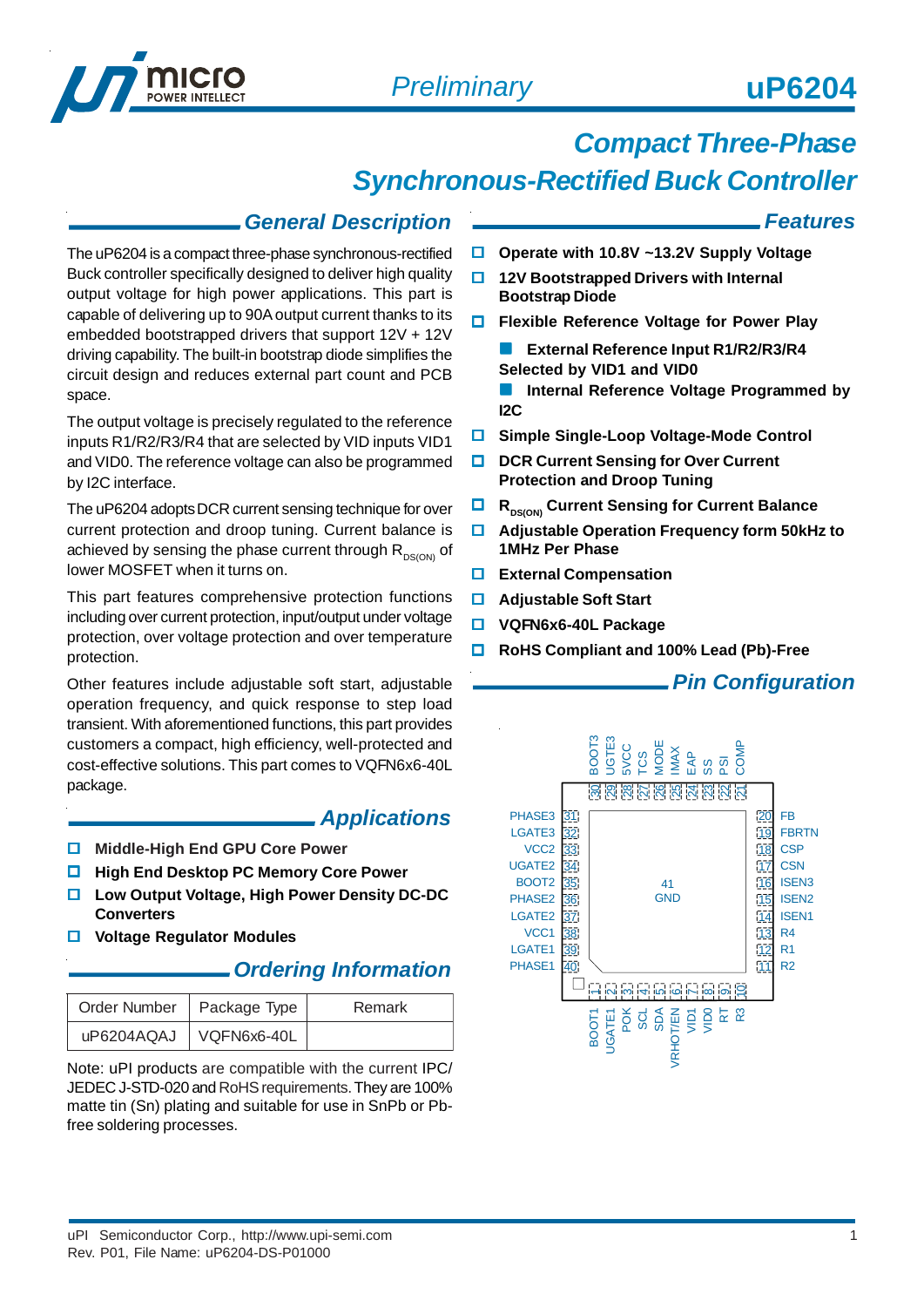

### *Typical Application Circuit*

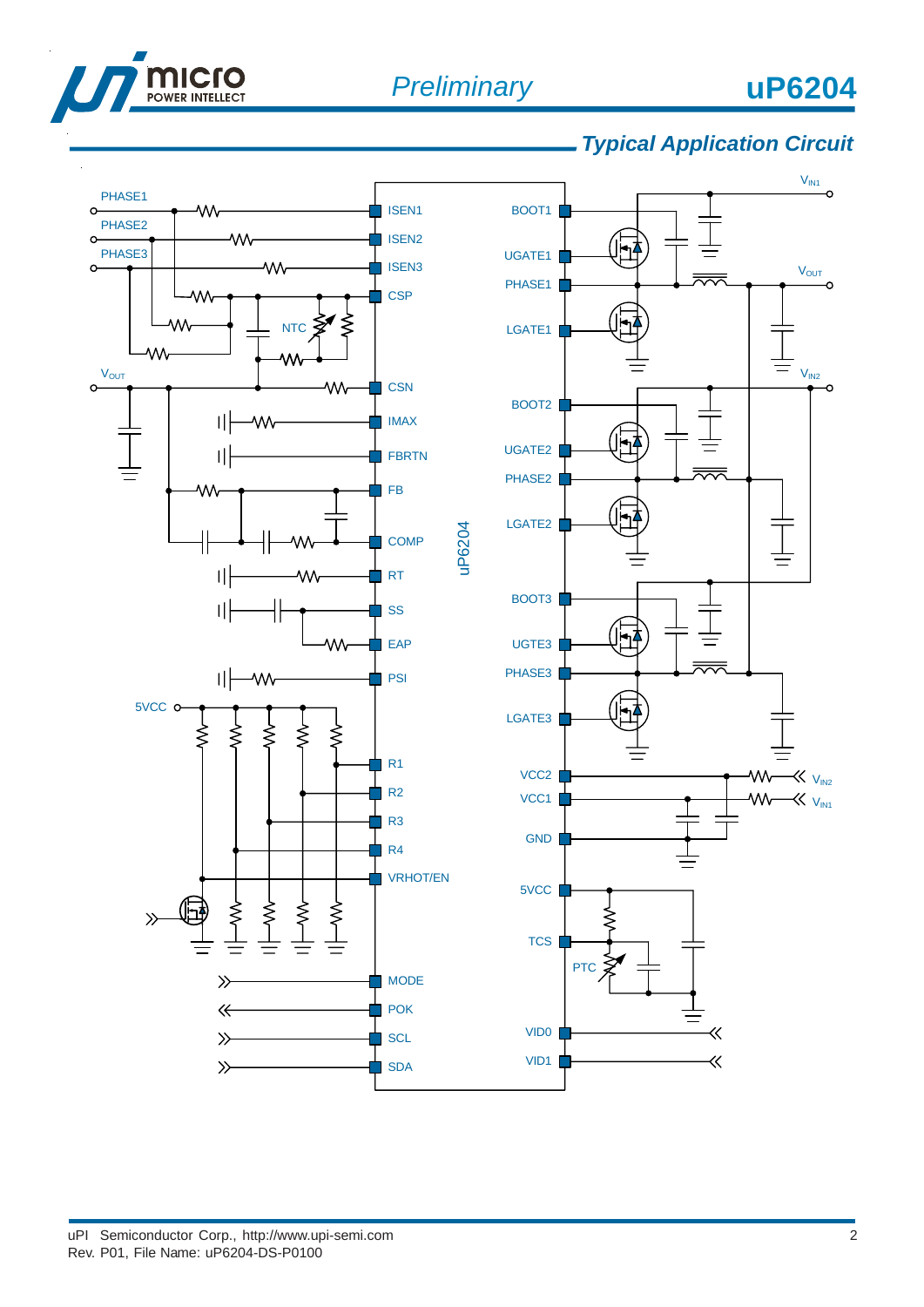



# *Functional Pin Description*

| No.             | <b>Pin Name</b>        | <b>Pin Function</b>                                                                                                                                                                                                                                                                                                                                                                                                     |
|-----------------|------------------------|-------------------------------------------------------------------------------------------------------------------------------------------------------------------------------------------------------------------------------------------------------------------------------------------------------------------------------------------------------------------------------------------------------------------------|
| 1/35/30         | <b>BOOT1/2/3</b>       | Bootstrap Supply for the floating upper gate drivers of channel 1/2/3 respectively. Connect<br>the bootstrap capacitor $C_{\text{foot}}$ between BOOT1/2/3 pin and the PHASE1/2/3 pin to form<br>bootstrap circuits. The bootstrap capacitor provides the charge to turn on the upper<br>MOSFET. Typical values for $C_{\text{BOOT}}$ range from 0.47uF to 1uF. Ensure that $C_{\text{ROOT}}$ is placed<br>near the IC. |
| 2/34/29         | <b>UGATE1/2/3</b>      | Upper Gate Driver Output for Channel 1/2/3. Connect these pins to the gates of<br>corresponding upper MOSFET. These pins are monitored by the adaptive shoot-through<br>protection circuitry to determine when the corresponding upper MOSFET has turned off.                                                                                                                                                           |
| 3               | <b>POK</b>             | Power OK Indication. This is an open-drain output for power OK indication. This pin is<br>set to high impedance after soft start end and no fault occurs.                                                                                                                                                                                                                                                               |
| 4               | <b>SCL</b>             | Serial Clock Input. This pin receives serial bus clock signal.                                                                                                                                                                                                                                                                                                                                                          |
| 5               | <b>SDA</b>             | Serial Data Input. This pin is input or output of serial bus data signal.                                                                                                                                                                                                                                                                                                                                               |
| 6               | <b>VRHOT/EN</b>        | Chip Enable and High Temperature Warning Output. Pulling this pin to GND shuts<br>down the uP6204. All gate drivers output low to turn off both upper and lower MOSFETs.<br>This pin is clamped at 0.45V when the output voltage is within regulation and set to high<br>impedance when the output voltage is during soft start or out of regulation.                                                                   |
| 7/8             | VID1/0                 | Digital Inputs 1/0 for Power Play. See the related sections for detail.                                                                                                                                                                                                                                                                                                                                                 |
| 9               | <b>RT</b>              | Operation Frequency Setting. Connect a resistor between this pin and GND to set the<br>operation frequency.                                                                                                                                                                                                                                                                                                             |
| 10/11/<br>12/13 | R3/R2/<br><b>R1/R4</b> | Reference Voltage Inputs for Power Play. Connect voltage dividers from 5VCC to these<br>pins to ground to set the reference voltages for power play. The FB pin voltage is regulated<br>to these voltages when selected by VID0 and VID1. See the related sections for detail.                                                                                                                                          |
| 14/15/16        | <b>ISEN1/2/3</b>       | <b>Phase Current Sening Input 1/2/3.</b> These pins sense the phase current by sensing the<br>voltage drop across the respective lower MOSFET. Connect these pins to the<br>corresponding PHASE node through an external resistor. See the related sections for<br>details.                                                                                                                                             |
| 17              | <b>CSN</b>             | Negative Input for Total Current Sensing. This pin along with CSN pin senses the total<br>inductor current. See the related sections for details.                                                                                                                                                                                                                                                                       |
| 18              | <b>CSP</b>             | Positive Input for Total Current Sensing. This pin along with CSP pin senses the total<br>inductor current. See the related sections for details.                                                                                                                                                                                                                                                                       |
| 19              | <b>FBRTN</b>           | Return Path for Remote Voltage Sensing. Connect this pin directly to the ground node<br>where the output voltage is to be regulated.                                                                                                                                                                                                                                                                                    |
| 20              | <b>FB</b>              | Feedback Voltage. This pin is the inverting input to the error amplifier. Connect this pin<br>directly to the node where the output voltage is to be regulated. Use this pin in combination<br>with the COMP pin to compensate the voltage control feedback loop of the converter.                                                                                                                                      |
| 21              | <b>COMP</b>            | <b>Error Amplifier Output.</b> This is the output of the error amplifier (EA) and the non-inverting<br>input of the PWM comparators. Use this pin in combination with the FB pin to compensate<br>the voltage-control feedback loop of the converter.                                                                                                                                                                   |
| 22              | PSI                    | <b>Phase Reduction Threshlold Setting.</b> Connect a resistor from this pin to GND to set the<br>phase reduction threshold level. Pull this pin lower than 0.2V to disable the phase reduction<br>function.                                                                                                                                                                                                             |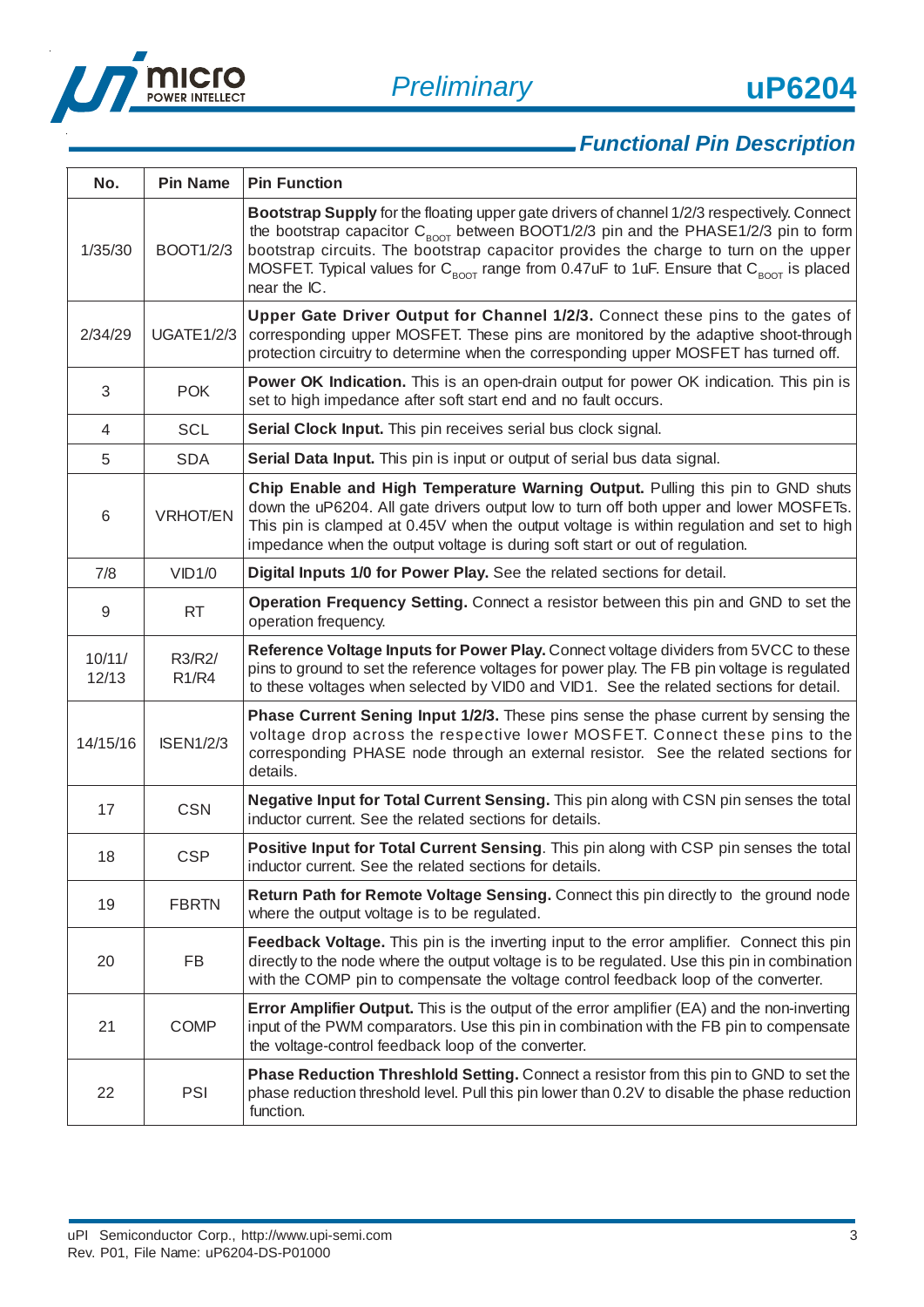



# *Functional Pin Description*

| No.                          | <b>Pin Name</b>   | <b>Pin Function</b>                                                                                                                                                                                                                                                                                                                                                                                                                                            |
|------------------------------|-------------------|----------------------------------------------------------------------------------------------------------------------------------------------------------------------------------------------------------------------------------------------------------------------------------------------------------------------------------------------------------------------------------------------------------------------------------------------------------------|
| 23                           | <b>SS</b>         | Soft Start Output. Connect a capacitor from this pin to GND to set the soft start interval.                                                                                                                                                                                                                                                                                                                                                                    |
| 24                           | EAP               | Positive Input of the Error Amplifier. The FB voltage is regulated to track this voltage<br>during soft start, power play and steady state operation. Connect a resistor to SS pin to<br>tuning the droop slope.                                                                                                                                                                                                                                               |
| 25                           | <b>IMAX</b>       | Output Current Indication and Over Current Setting. Connect a resistor between this<br>pin and GND to set the trigger threshold level for over current protection. This pin also<br>intends for output current indication since its voltage is directly proportional to the output<br>current.                                                                                                                                                                 |
| 26                           | <b>MODE</b>       | Phase Number of Operation Setting. Connect this pin to GND for three phase operation.<br>Connect this pin to 5VCC for two phase operation. Let this pin open for single phase<br>operation. Only phase 1 is enabled when single phase operation. Only phase 1 & 2 are<br>enabled when two phase operation.                                                                                                                                                     |
| 27                           | <b>TCS</b>        | <b>Temperature Sensing.</b>                                                                                                                                                                                                                                                                                                                                                                                                                                    |
| 28                           | 5VCC              | Internal Regulator Output. This is the output pin of linear regulator for internal bias and<br>external usage. The output current capability is 20mA.                                                                                                                                                                                                                                                                                                          |
| 40/36/31                     | <b>PHASE1/2/3</b> | Switch Node for Channel 1/2/3. Connect these pins to the source of the corresponding<br>upper MOSFET and the drain of the corresponding lower MOSFET. These pins are also<br>monitored by the adaptive shoot-through protection circuitry to determine when the upper<br>corresponding MOSFET has turned off. A Schottky diode between this pin and ground is<br>recommended to reduce negative transient voltage which is common in a power supply<br>system. |
| 39/37/32                     | LGATE1/2/3        | Lower Gate Driver Output for Channel 1/2/3. Connect these pins to the corresponding<br>gate of lower MOSFET. These pins are monitored by the adaptive shoot-through protection<br>circuitry to determine when the corresponding lower MOSFET has turned off.                                                                                                                                                                                                   |
| 33                           | VCC <sub>2</sub>  | Supply Input for Gate Driver 3. This pin provides current for lower gate drivers, and the<br>bootstrap circuit for upper drivers of channel2/3. Connect this pin to the power input of<br>channel 2 or channel 3.                                                                                                                                                                                                                                              |
| 38                           | VCC1              | Supply Input for Gate Driver 1/2 and the Chip. This pin provides current for lower gate<br>drivers, and the bootstrap circuit for upper drivers of channel1 and the control circuit of the<br>uP6204. Connect this pin to the power input of of channel1.                                                                                                                                                                                                      |
| <b>Exposed Pad</b><br>41 GND |                   | Ground for the IC. The exposed pad should be well solder to PCB and electraically<br>connected ground island/plane with short and wide traces.                                                                                                                                                                                                                                                                                                                 |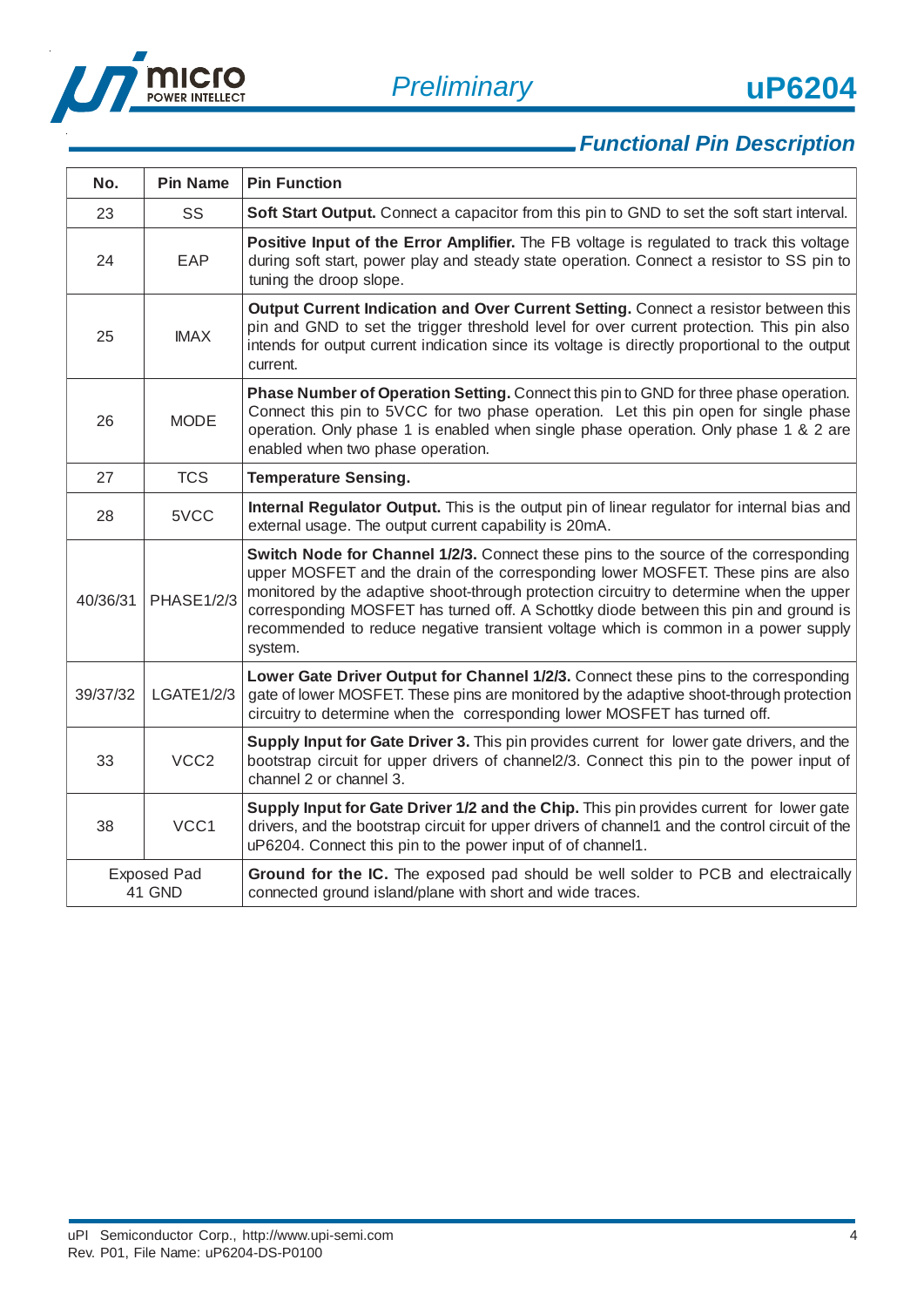

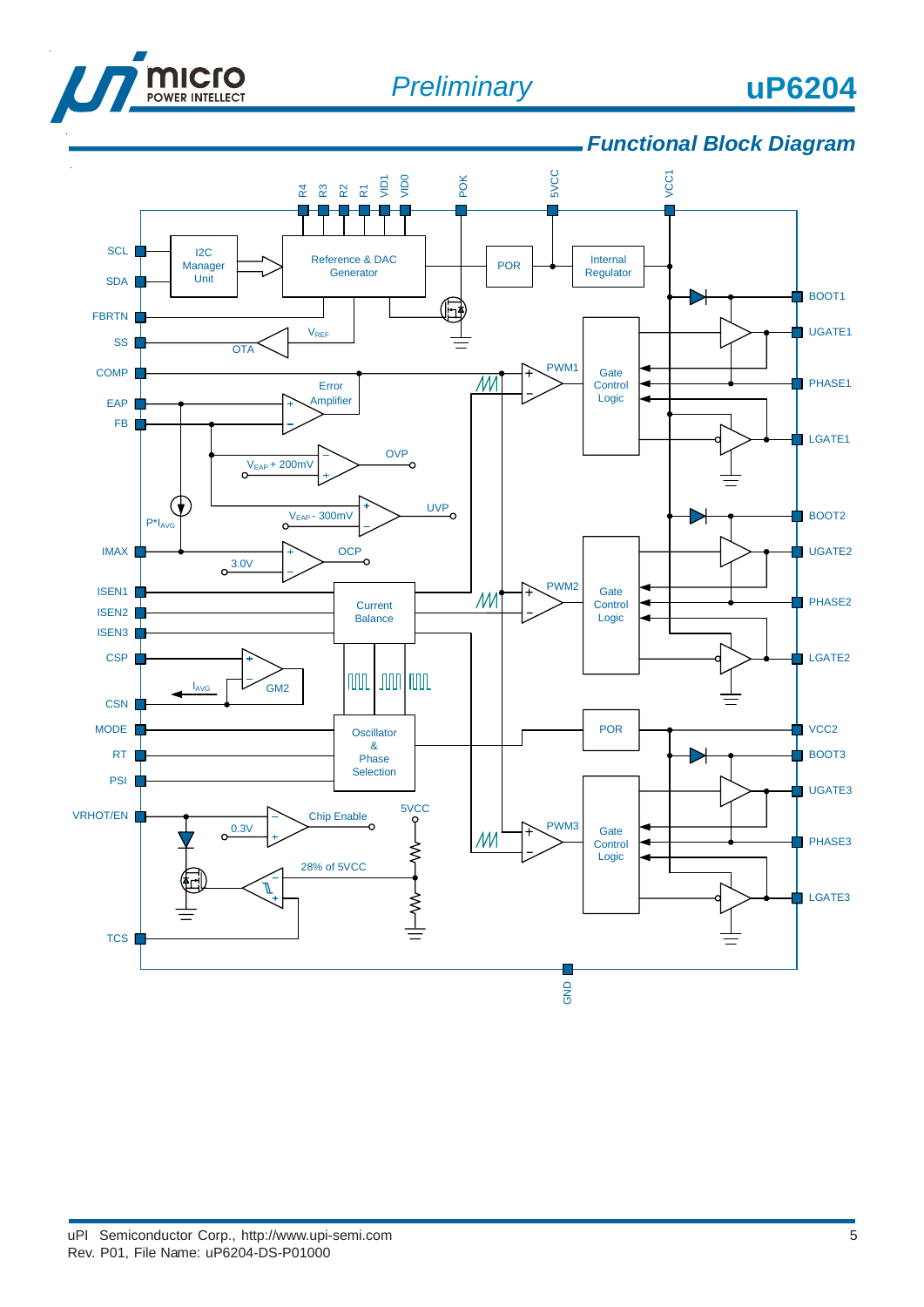

### *Functional Description*

The uP6204 is a compact three-phase synchronous-rectified Buck controller specifically designed to deliver high quality output voltage for high power applications. This part is capable of delivering up to 90A output current thanks to its embedded bootstrapped drivers that support 12V + 12V driving capability. The built-in bootstrap diode simplifies the circuit design and reduces external part count and PCB space.

The output voltage is precisely regulated to the reference inputs R1/R2/R3/R4 that are selected by VID inputs VID1 and VID0. The reference voltage can also be programmed by I2C interface.

The uP6204 adopts DCR current sensing technique for over current protection and droop tuning. Current balance is achieved by sensing the phase current through  $R_{DS(ON)}$  of lower MOSFET when it turns on.

This part features comprehensive protection functions including over current protection, input/output under voltage protection, over voltage protection and over temperature protection.

Other features include adjustable soft start, adjustable operation frequency, and quick response to step load transient. With aforementioned functions, this part provides customers a compact, high efficiency, well-protected and cost-effective solutions. This part comes to VQFN6x6-40L package.

#### **Selecting Phase Number of Operation**

The uP6204 supports single/two/three-phase operation that is important for PCIE interfaced graphic cards where neither bus power nor external power is capable of delivering full load current. Take a two-phase buck converter as shown in Figure 1 for example. Two-phase operation will make the phase 2 converter act like a boost converter if the external power is not available, boosting the output voltage  $V_{\text{out}}$  to the input voltage  $V_{\text{IN2}}$ . The relationship between input voltage and output voltage is governed by conventional boost converter equation. Offset of the current balance function may make the duty cycle of phase 2 converter smaller than that of phase 1 converter. This results in input voltage  $V_{\text{IN2}}$  higher than 15V that may damage the input capacitors and other devices. Therefore, phase 2 must be turned off when input voltage VIN2 is not present to eliminate the possibility of over voltage on input capacitors and other devices of the phase 2 converter.



Figure 1. Simplified Two-Phase Buck Converter.

The uP6204 selects phase number of operation according to the MODE pin and VCC2 status. The MODE pin is a tristate input. When the MODE pin is pulled low, the uP6204 operates in three phases. When the MODE pin is left floating, only phase 1 is activated. When the MODE pin is pulled high, only phase 1 & 2 are activated. The uP6204 does not support real-time phase number of operation change. If any change of MODE state has been detected, the uP6204 will shut down the output voltage and re-softstart again.

| <b>MODE</b> | VCC2 POR   | Phase Number of Operation |
|-------------|------------|---------------------------|
| High        | X.         | Phase 1/2                 |
| Floating    | x          | <b>Phase 1</b>            |
| Low         | <b>YES</b> | Phase 1/2/3               |
| Low         | NO.        | Shutdown                  |

Table 1. Phase Number of Operation Table.

VCC1 powers the gate drives for phase 1/2 while VCC2 powers the gate drivers for phase 1. When MODE pin is pulled low, the uP6204 checks the VCC2 POR status before soft start to ensure both bus and external power inputs are ready for providing current to output voltage. The VCC2 pin should be connected to  $V_{N2}$  (external power input). Figure 2 shows an implementation example where phase 1/2 are powered by PECI bus and phase 3 is power by external cable.

**Note that when operated in single/dual-phase, the rated current is reduced to fractions of normal level. Continuous demanding high current may damage the converter.**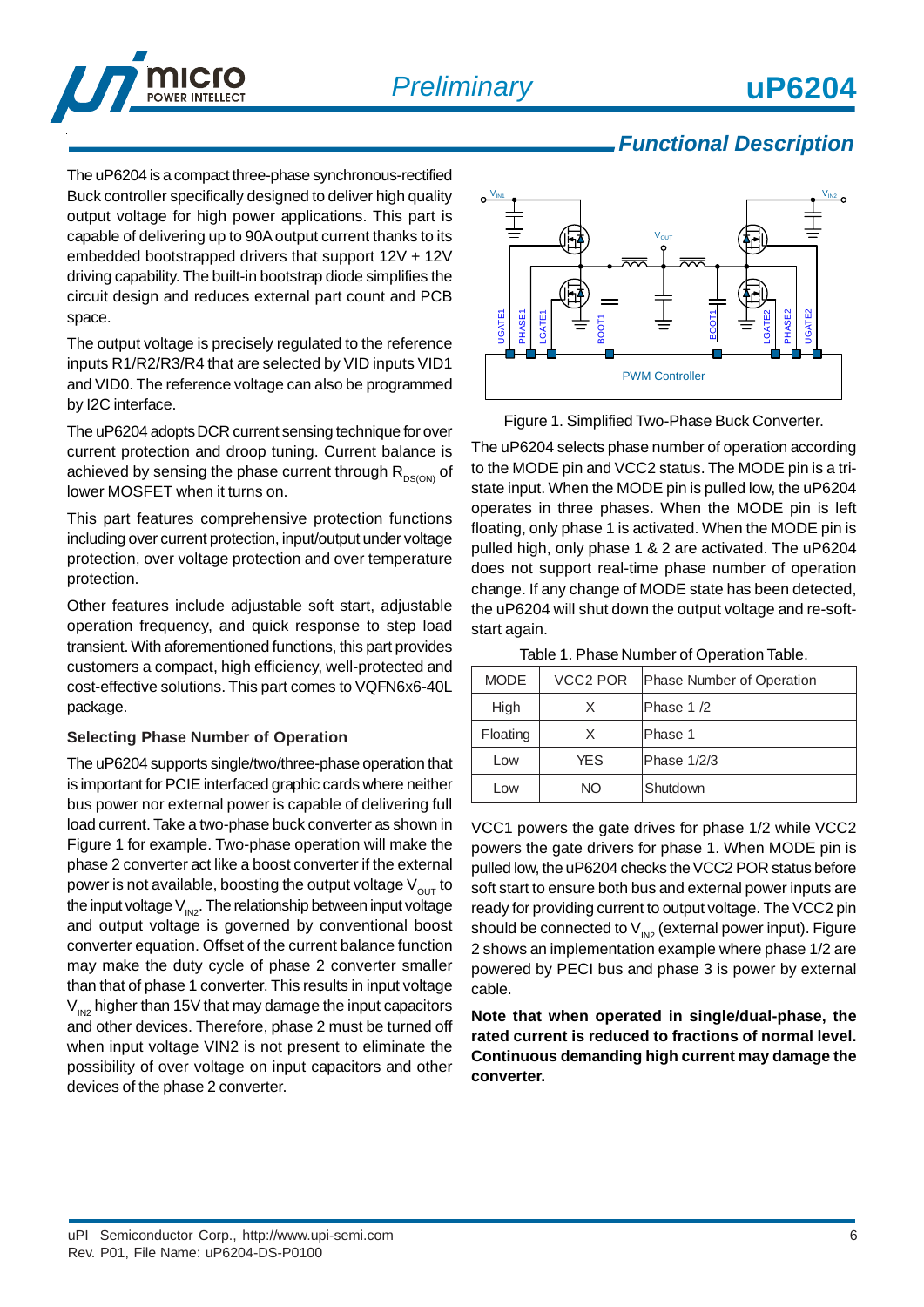

Phase 1/2 **Converter** 

Phase 3 **Converter** 



### *Functional Description*



R1/R2/R3/R4 define four voltage levels through voltage dividers for power on default setting.

$$
V_{R[1:4]} = V_{CC5} \times \frac{R_{LOW}}{R_{HIGH} + R_{LOW}}
$$

where  $V_{\text{ccs}}$  is the 5.0V reference output voltage at 5VCC pin. Note that the V<sub>R2</sub> is the default reference voltage **level for soft start.**

| Table 2. Parallel VID Selection. |                            |                    |  |  |  |
|----------------------------------|----------------------------|--------------------|--|--|--|
|                                  | V <sub>REFP</sub> Voltage  |                    |  |  |  |
| VID[1:0]                         | Set by R1/R2/R3/4          | Set by PM Bus      |  |  |  |
| 00                               | $\mathsf{V}_{\mathsf{R1}}$ | Level 1            |  |  |  |
| 01                               | $\mathsf{V}_{\mathsf{R2}}$ | Level <sub>2</sub> |  |  |  |
| 10                               | $\frac{1}{R_3}$            | Level 3            |  |  |  |
| 11                               | R <sub>4</sub>             | Level 4            |  |  |  |

Ext. Pwr Not Plugged = 1

**Operation** Phase Selection

Figure 2. Single/Three Phase Operation

External Power Detection MODE

VCC.

**PCIE +12V 4AA VCC1 UP6204** 

#### **Dynamic Voltage Management**

Ext. Pwr Plugged =  $0$ 

 $\circ$ <sup>EXT +12V</sup>  $\bullet$  AAA VCC

The uP6204 provides a comprehensive dynamic voltage management scheme as shown in Figure 3.  $V_{REF}$  is the reference voltage used for voltage control loop.  $V_{per}$  is default connected  $V_{REF/P}$  and can be programmed to either  $V_{REFS}$  or  $V_{REFP}$  by PMBUS, see the related section for details. The  $V_{REFS}$  is a reference voltage programmed by PMBUS.

The  $V_{RFFP}$  is a reference voltage programmed by the VID0 and VID1 inputs. One of the voltage levels Level[1:4] is selected as  $V_{REP}$  as illustrated in table 2. Initially, Level[1:4] are defined as  $V_{R[1:4]}$  defined by R[1:4] pins. Level[1:4] can also be overwritten by PMBUS according the AMD GPU

#### **Voltage Control Loop and Power On Sequence**

Figure 4 and Figure 5 show the voltage control loop and typical power on sequence of uP6204 respectively. The power on reset is acknowledged and the controller is enabled at T0. A buffer with 160uA maximum current capability starts to charge the soft start capacitor



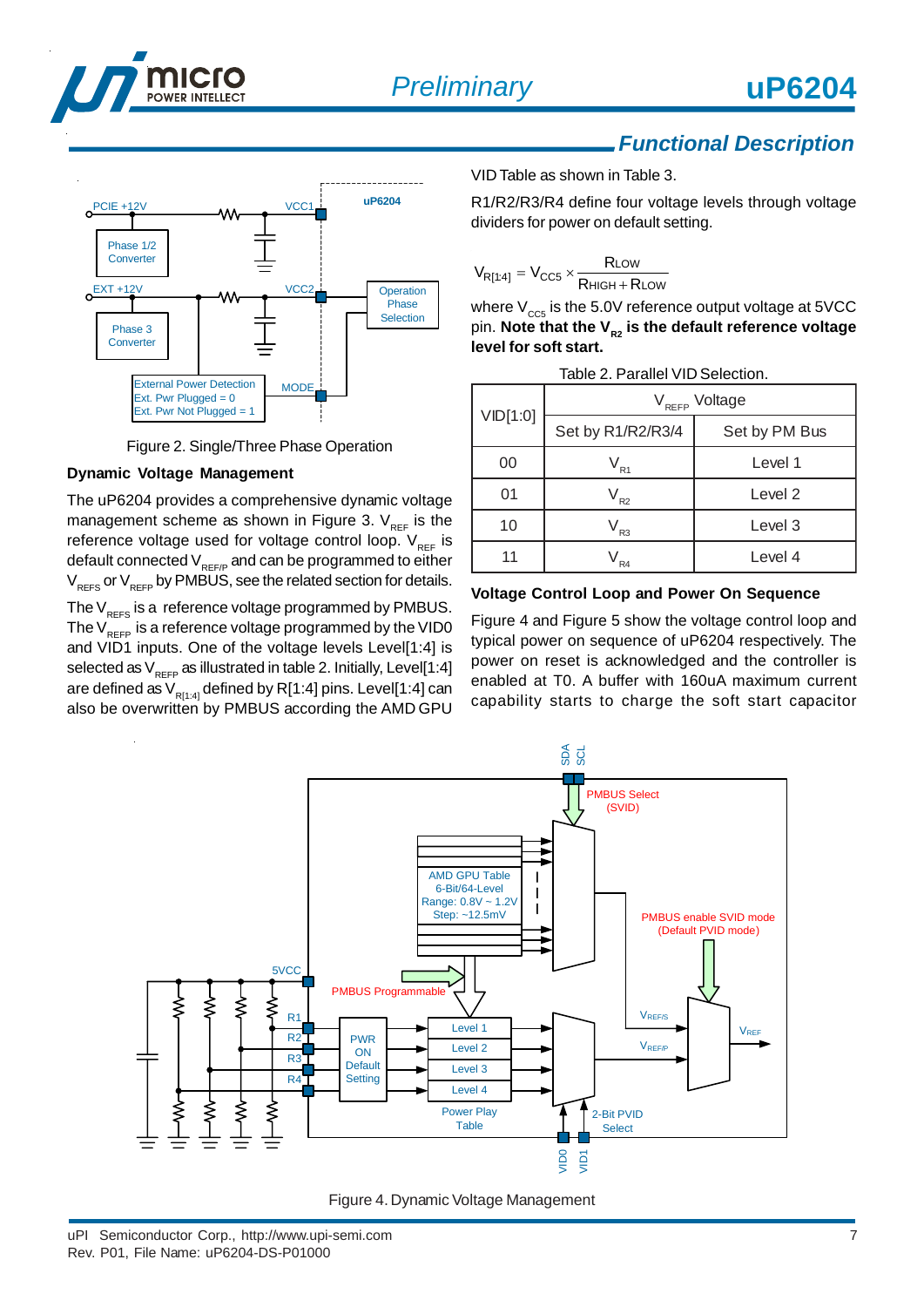

#### Table 3. AMD GPU VID Table  $\qquad \qquad$  Table 3. AMD GPU VID Table

*Functional Description*

| <b>Step</b>    | Bit <sub>5</sub> | Bit4           | Bit3             | Bit2         | Bit1        | Bit <sub>0</sub> | Output<br>Voltage |
|----------------|------------------|----------------|------------------|--------------|-------------|------------------|-------------------|
| 1              | 0                | 0              | 0                | 0            | 0           | 0                | 1.3500            |
| 2              | 0                | 0              | 0                | 0            | 0           | 1                | 1.3375            |
| 3              | $\mathbf 0$      | 0              | 0                | 0            | 1           | 0                | 1.325             |
| 4              | $\mathbf 0$      | $\mathbf 0$    | 0                | 0            | 1           | 1                | 1.3124            |
| 5              | $\mathbf 0$      | $\mathbf 0$    | $\mathbf 0$      | 1            | 0           | 0                | 1.3000            |
| 6              | 0                | 0              | 0                | 1            | 0           | 1                | 1.2875            |
| $\overline{7}$ | 0                | 0              | 0                | 1            | 1           | 0                | 1.2750            |
| 8              | $\mathbf 0$      | $\mathbf 0$    | $\mathbf 0$      | 1            | 1           | 1                | 1.2625            |
| 9              | $\mathbf 0$      | $\mathbf 0$    | 1                | 0            | 0           | 0                | 1.2500            |
| 10             | $\mathbf 0$      | $\mathbf 0$    | 1                | $\mathbf 0$  | 0           | 1                | 1.2375            |
| 11             | 0                | $\overline{0}$ | 1                | 0            | 1           | 0                | 1.2250            |
| 12             | 0                | 0              | 1                | $\mathbf 0$  | 1           | 1                | 1.2125            |
| 13             | 0                | 0              | 1                | 1            | 0           | 0                | 1.2000            |
| 14             | $\mathbf 0$      | $\mathbf 0$    | 1                | 1            | 0           | 1                | 1.1875            |
| 15             | $\mathbf 0$      | $\mathsf 0$    | 1                | $\mathbf 1$  | 1           | 0                | 1.1750            |
| 16             | 0                | 0              | 1                | 1            | 1           | 1                | 1.1625            |
| 17             | 0                | 1              | 0                | $\mathbf 0$  | 0           | 0                | 1.1500            |
| 18             | 0                | 1              | 0                | 0            | 0           | 1                | 1.1375            |
| 19             | $\mathbf 0$      | 1              | 0                | 0            | 1           | 0                | 1.1250            |
| 20             | $\mathbf 0$      | $\overline{1}$ | $\mathsf 0$      | 0            | 1           | $\overline{1}$   | 1.1125            |
| 21             | 0                | 1              | 0                | 1            | 0           | 0                | 1.1000            |
| 22             | 0                | 1              | $\boldsymbol{0}$ | $\mathbf{1}$ | 0           | $\mathbf{1}$     | 1.0875            |
| 23             | 0                | 1              | 0                | 1            | 1           | 0                | 1.0750            |
| 24             | 0                | 1              | 0                | 1            | 1           | 1                | 1.0625            |
| 25             | 0                | 1              | $\mathbf{1}$     | 0            | 0           | 0                | 1.0500            |
| 26             | 0                | 1              | 1                | 0            | 0           | 1                | 1.0375            |
| 27             | 0                | 1              | 1                | 0            | 1           | 0                | 1.0250            |
| 28             | 0                | 1              | 1                | 0            | 1           | 1                | 1.0125            |
| 29             | 0                | 1              | 1                | 1            | 0           | 0                | 1.0000            |
| 30             | 0                | 1              | $\mathbf{1}$     | 1            | 0           | $\mathbf{1}$     | 0.9875            |
| 31             | 0                | 1              | 1                | 1            | 1           | 0                | 0.9750            |
| 32             | 0                | 1              | $\mathbf 1$      | $\mathbf{1}$ | $\mathbf 1$ | 1                | 0.9625            |

| <b>Step</b> | Bit <sub>5</sub> | Bit4           | Bit3         | Bit2           | Bit1        | Bit <sub>0</sub> | Output<br>Voltage |
|-------------|------------------|----------------|--------------|----------------|-------------|------------------|-------------------|
| 33          | 1                | 0              | 0            | 0              | 0           | 0                | 0.9500            |
| 34          | 1                | $\overline{0}$ | 0            | 0              | 0           | 1                | 0.9375            |
| 35          | 1                | 0              | 0            | 0              | 1           | 0                | 0.9250            |
| 36          | 1                | $\overline{0}$ | 0            | 0              | 1           | 1                | 0.9125            |
| 37          | 1                | $\overline{0}$ | 0            | 1              | 0           | 0                | 0.9000            |
| 38          | 1                | 0              | 0            | 1              | 0           | 1                | 0.8875            |
| 39          | 1                | $\overline{0}$ | 0            | 1              | 1           | 0                | 0.8750            |
| 40          | 1                | 0              | 0            | 1              | 1           | 1                | 0.8625            |
| 41          | 1                | $\overline{0}$ | 1            | 0              | 0           | 0                | 0.8500            |
| 42          | 1                | $\overline{0}$ | 1            | 0              | 0           | 1                | 0.8375            |
| 43          | 1                | $\overline{0}$ | 1            | 0              | 1           | 0                | 0.8250            |
| 44          | 1                | $\overline{0}$ | 1            | 0              | 1           | 1                | 0.8125            |
| 45          | 1                | 0              | 1            | 1              | 0           | 0                | 0.8000            |
| 46          | 1                | 0              | 1            | 1              | 0           | 1                | 0.7875            |
| 47          | 1                | $\overline{0}$ | 1            | 1              | 1           | 0                | 0.7750            |
| 48          | 1                | $\overline{0}$ | 1            | 1              | 1           | 1                | 0.7625            |
| 49          | 1                | 1              | 0            | 0              | 0           | 0                | 0.7500            |
| 50          | 1                | 1              | 0            | 0              | 0           | 1                | 0.7375            |
| 51          | 1                | 1              | 0            | 0              | 1           | 0                | 0.7250            |
| 52          | 1                | 1              | 0            | 0              | 1           | 1                | 0.7125            |
| 53          | 1                | 1              | 0            | 1              | 0           | 0                | 0.7000            |
| 54          | 1                | 1              | $\mathbf 0$  | $\overline{1}$ | $\mathbf 0$ | 1                | 0.6875            |
| 55          | 1                | 1              | 0            | 1              | 1           | 0                | 0.6750            |
| 56          | 1                | 1              | 0            | 1              | 1           | 1                | 0.6625            |
| 57          | 1                | 1              | 1            | 0              | 0           | 0                | 0.6500            |
| 58          | 1                | $\mathbf 1$    | 1            | 0              | 0           | $\mathbf 1$      | 0.6375            |
| 59          | $\mathbf 1$      | 1              | 1            | 0              | 1           | 0                | 0.6250            |
| 60          | 1                | 1              | 1            | 0              | 1           | 1                | 0.6125            |
| 61          | 1                | 1              | $\mathbf{1}$ | 1              | 0           | 0                | 0.6000            |
| 62          | 1                | 1              | 1            | 1              | 0           | 1                | 0.5875            |
| 63          | 1                | 1              | 1            | 1              | 1           | 0                | 0.5750            |
| 64          | 1                | 1              | 1            | $\mathbf 1$    | $\mathbf 1$ | 1                | 0.5625            |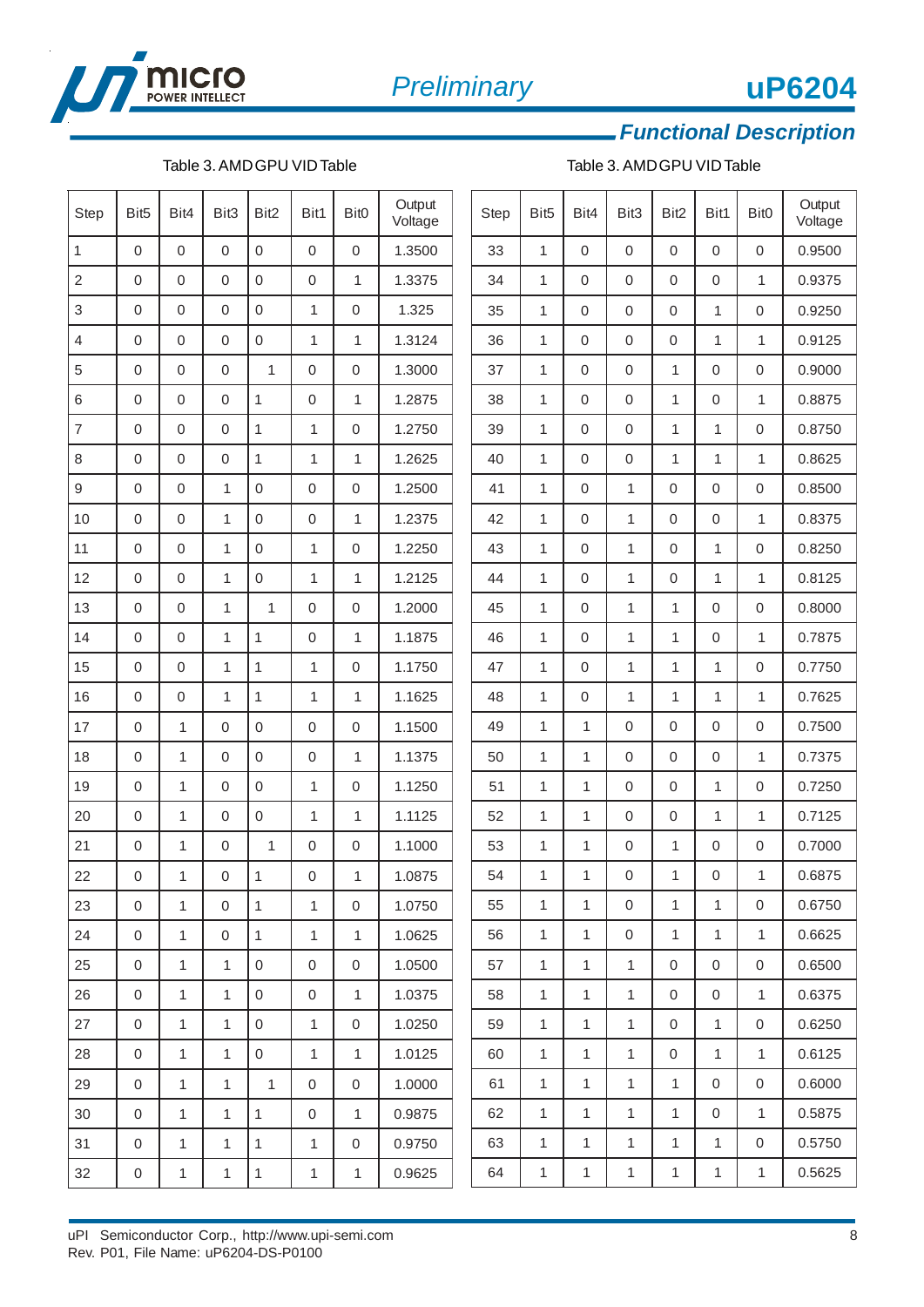

connected to SS pin after a 800us delay time  $T_{\text{div}}$  at T1. The non-inverting input of the error amplifier  $V_{FAP}$  is equal to  $V_{ss}$  and ramp up linearly to  $V_{REF}$ . (Neglect the voltage drop caused by droop setting resistor  $R_{\text{DRP}}$ , see the related section for details.) Consequently, the FB voltage  $V_{F_B}$  is regulated to  $V_{EAP}$  and ramp up linearly to  $V_{REF}$ .

VR2 is default selected as  $V_{REF}$  during soft start cycle regardless of the status of VID0 and VID1. The output voltage reaches power on default output voltage defined by R2 pin at T2 and stays there for a time interval  $T_{\text{DET}}$ .



Figure 4. Voltage Control Loop

The uP6204 enters PVID mode (parallel VID mode) and moves the output voltage to its final level selected by VID[1:0] and voltages at R1/R2/R3/R4 after T3. The output voltage transition slew rate is identical to the slew rate during  $T_{ss}$ . Table 4 shows typical time period of soft start cycle of uP6204.



Figure 5. Power On Sequence

# *Functional Description*

| Table 4. Typical Power On Periods with $C_{ss} = 4.7$ nF |                                                    |                  |                     |  |  |  |
|----------------------------------------------------------|----------------------------------------------------|------------------|---------------------|--|--|--|
| Parameter                                                | Symbol                                             | Nominal<br>Value | Adjustable<br>Range |  |  |  |
| <b>Start Delay Time</b>                                  | $T_{\text{DLY}}$                                   | <b>200us</b>     | NA.                 |  |  |  |
| <b>Soft Start Time</b>                                   | $T_{ss}$                                           | 3 <sub>ms</sub>  | $1 - 4$ ms          |  |  |  |
| Enable to Output<br>in Regulation                        | $T_{RAMP} =$<br>$T_{\text{DLY}}$ + $T_{\text{SS}}$ | 3.2ms            | $1.2 - 4.2$ ms      |  |  |  |
| <b>PWR ON Default</b><br>Voltage Period                  | $\mathsf{T}_{\mathsf{DFT}}$                        | 200ms            | ΝA                  |  |  |  |

#### **Operation Frequency Programming**

A resistor  $R_{RT}$  connected to RT pin programs the oscillation frequency as:

$$
f_{\rm OSC} = \frac{10000}{R_{\rm RT}(k\Omega)}\tag{kHz}
$$

Figure 6 shows the relationship between oscillation frequency and  $R_{\text{DT}}$ .



Figure 6. Switching Frequency vs.  $R_{DT}$ .

#### **Channel Current Sensing and Current Balance**

The uP6204 senses the phase currents for current balance by sensing the voltage across the lower switches when they turn on as shown in Figure 7. The sampled-and-held current is calculated as:

$$
I_{SEN}[1:3] = \frac{10mV - V_{PHASE}[1:3]}{R_{SEN}[1:3]}
$$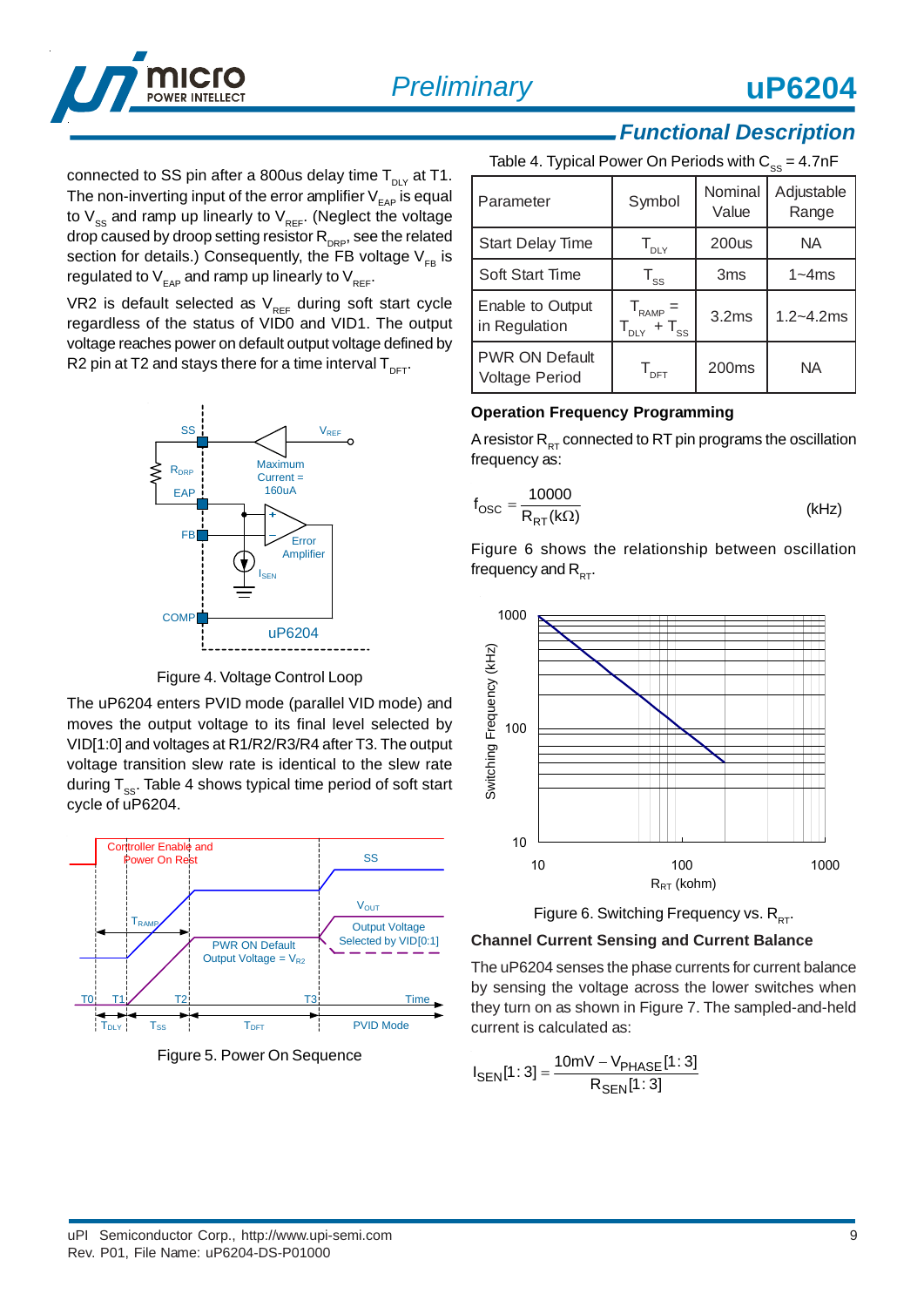

### *Functional Description*



Figure 7. Phase Current Sensing.

The uP6204 fine tunes the duty cycle of each channel for current balance according to the sensed inductor current signals. If the current of channel 1 is smaller than the current of channel 2 and 3, the uP6204 increases the duty cycle of the corresponding phase to increase its phase current accordingly, vice versa. The user can adjust  $R_{\text{SEN}}$  to adjust current ratio between phases.

The sampled-and-held current  $I_{\text{SEN}}[1:3]$  are monitored for phase over current protection. If any one of  $I_{\text{SEN}}[1:3]$  is higher than 20uA, phase over current protection is activated and shuts down the uP6204.

#### **Total Current Sensing**

The uP6204 extracts output current by parasitic DCR of the inductors for over current protection. A RC network is paralleled to the inductor for current sensing as shown in Figure 8 where DCR is the parasitic resistance. The  $V_c$ across the capacitor equals to V $_{\textnormal{\tiny{DCR}}}$  = I<sub>L</sub> x DCR across the DCR of the inductor if the time constants match:

#### $R1C_s = R2C_s = R3C_s = 3xL/DCR$

The GM amplifier will source a current source  $I_{AVG} = V_C/R_{CSN}$ to virtually short its two inputs. Consequently  $I_{CSN}$  is calculated as:

$$
I_{CSN} = \frac{V_C}{R_{CSN}} = \frac{I_L \times DCR}{R_{CSN}} = \frac{I_{OUT} \times DCR}{3 \times R_{CSN}}
$$





The sourcing capability of the GM amplifier is 100uA. It is recommended to scale  $I_{\text{csw}} = 40uA$  at rated inductor current. Take a 90A converter for example. Assume DCR =  $2m\Omega$ , select the sense resistor according to

$$
R_{CSN} = \frac{90A \times 2m\Omega}{3 \times 40uA} = 1.5k\Omega
$$

#### **Output Voltage Droop Tuning**

The uP6204 dynamically adjusts the output voltage according to the output current the droop tuning resistor RDRP as shown in Figure 4. The sensed current signal IAVG is mirrored and injected to EAP pin, producing a voltage drop between SS pin and EAP pin.

$$
V_{EAP} = V_{SS} - 3 \times I_{AVG} \times R_{DRP} = V_{REF} - \frac{I_{OUT} \times DCR}{R_{CSN}} \times R_{DRP}
$$

Since the FB voltage is regulated to track VEAP, it shows a load line with slope = (DCR x  $R_{\text{DRP}}$  / 3 /  $R_{\text{CSN}}$ ).

Short the  $R_{\text{DPP}}$  to disable the droop function.

#### **Over Current Protection**

The sensed current signal  $I_{\text{avg}}$  is mirrored and injected to IMAX pin for over current protection. If the IMAX pin voltage is higher than 3.0V, over current protection is activated and shuts down the uP6204 as shown in Figure 9. A resistor connected to IMAX set the over current protection level as:

$$
I_{MAX} = \frac{3 \times 3V \times R_{CSN}}{R_{IMAX} \times DCR}
$$

For example, if DCR = 2mΩ,  $R_{\text{csn}}$  = 1.5kΩ, and  $R_{\text{IMAX}}$  = 47kΩ, the over current protection level is calculated as 144A.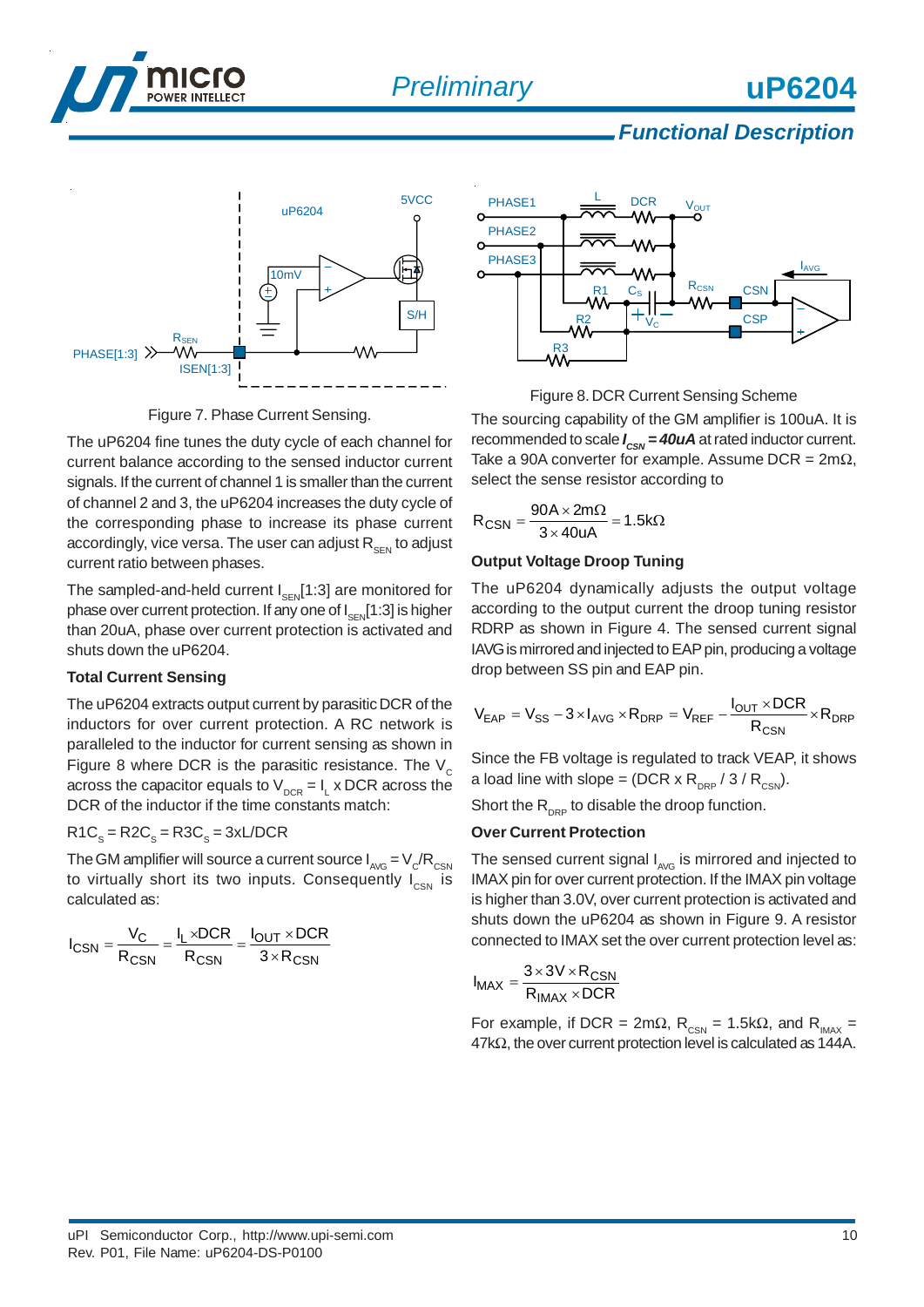

### *Functional Description*



Figure 8. Over Current Protection.

#### **Dynamic Phase Reduction**

The uP6204 dynamically reduces the phase number of operation to reduce the switching and conduction loss at light load condition. This yield high efficiency over wide range of output current.

The 20uA current source out of PSI pin produces a voltage cross the resistor  $R_{PSI}$  connected to this pin.

$$
V_{PSI} = I_{PSI} \times R_{PSI}
$$

The uP6204 operates with single phase if  $V_{\text{IMAX}}$  is smaller than  $V_{PSI}$ . ( $V_{PSI}$  < 0.2V) disables the dynamic phase reduction function.

#### **Over Voltage and Under Voltage Protection**

The FB voltage is monitored for under voltage and over voltage protection. The OVP is triggered and turns on the lower MOSFETs if  $V_{FB} > V_{REF} + 200 \text{mV}$  with 10us dealy. The OVP function is latch-off type and can only be reset by POR or toggling the VRHOT/EN pin.

The UVP is triggered and turns off upper/lower MOSFETs if VFB < VEAP - 300mV with 10us dealy. The UVP function is latch-off type and can only be reset by POR or toggling the VRHOT/EN pin.

The OVP and UVP functions are blocked about 20us when reference voltage is changed either by PVID or SVID.

#### **Temperature Monitoring and Chip Enable**

The VRHOT/EN is multifunctional pin: high temperature warning and chip enable as shown in Figure 9. Pulling this pin low shuts down the uP6204. The VRHOT/EN is pulled high to 5VCC when released. This enables the uP6204. This pin is clamped to 0.45V when the sensed temperature

is over the over temperature warning level.

A PTC network is used to monitor the converter temperature. The uP6204 asserts over demarcature warning and turns on the internal MOSFET if

$$
\frac{R_{\text{PTC}}}{R_{\text{PTC}} + R1} > 0.28
$$

The VRHOT/EN is clamped to 0.45V by internal diode and is OK to keep the uP6204 enabled. **It is highly suggest to use 10k**Ω **pull high resistance so that the VRHOT/EN can be properly clamped.**

The uP6204 asserts thermal shutdown and turns off upper/ lower MOSFETs if

$$
\frac{R_{\text{PTC}}}{R_{\text{PTC}}+R1}>0.33
$$

An NTC network is also OK for temperature monitoring.



Figure 9. Temperature Monitoring and Chip Enable.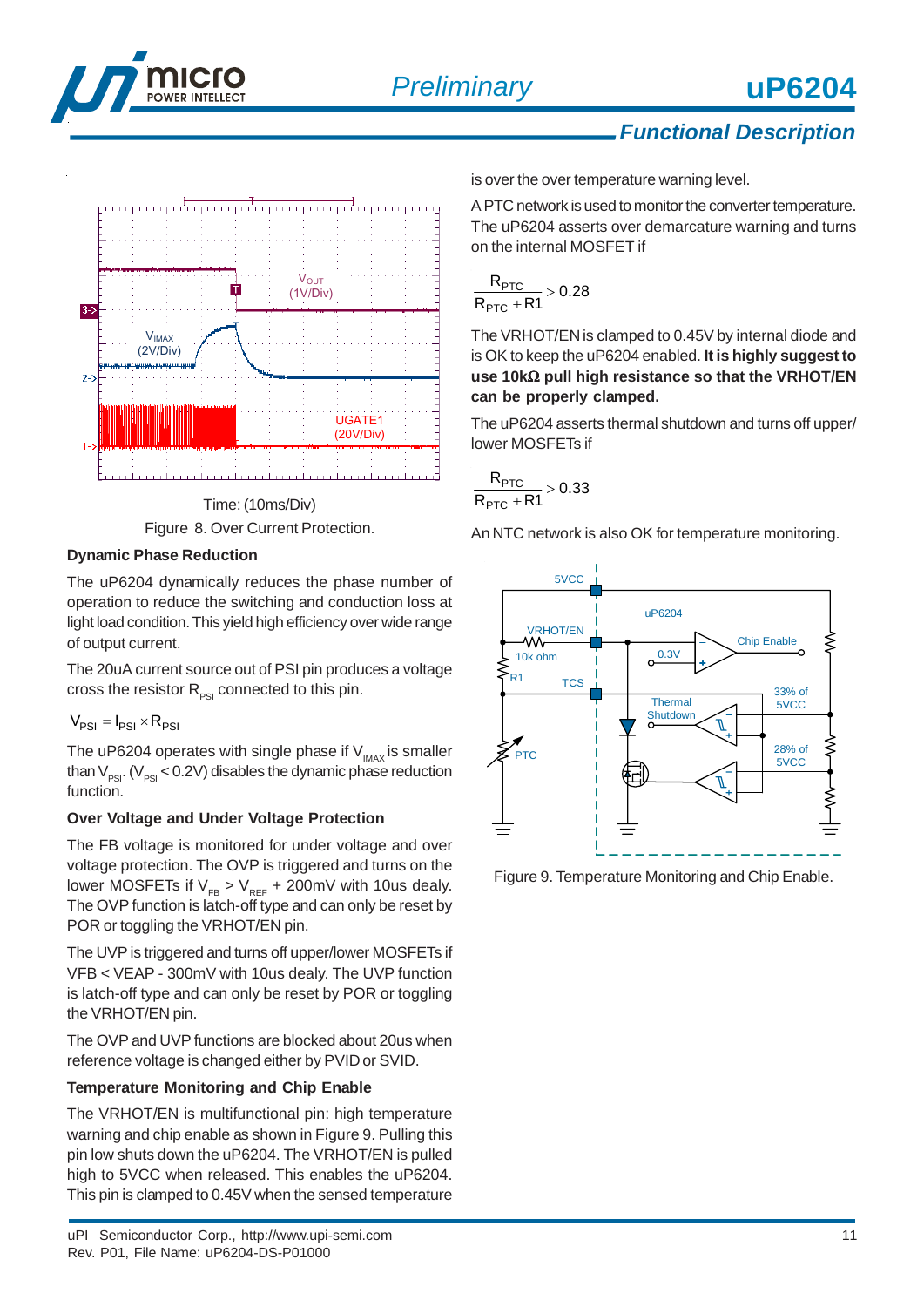

## *Absolute Maximum Rating*

| PHASE to GND        |  |
|---------------------|--|
|                     |  |
|                     |  |
|                     |  |
| <b>BOOT</b> to GND  |  |
|                     |  |
|                     |  |
|                     |  |
|                     |  |
|                     |  |
|                     |  |
| ESD Rating (Note 2) |  |
|                     |  |
|                     |  |

### *Thermal Information*

| Package Thermal Resistance (Note 3)  |                                         |
|--------------------------------------|-----------------------------------------|
|                                      | TRD                                     |
| Power Dissipation, $P_p @ TA = 25°C$ |                                         |
|                                      | TRD.                                    |
|                                      | <b>Recommended Operation Conditions</b> |

### *Electrical Characteristics*

( $V_{\text{cc}}$  = 12V, T<sub>A</sub> = 25<sup>o</sup>C, unless otherwise specified)

| <b>Parameter</b>                       | Symbol                        | <b>Test Conditions</b>                          | <b>Min</b> | <b>Typ</b>               | <b>Max</b>               | <b>Units</b>  |  |  |
|----------------------------------------|-------------------------------|-------------------------------------------------|------------|--------------------------|--------------------------|---------------|--|--|
| <b>Supply Input</b>                    |                               |                                                 |            |                          |                          |               |  |  |
| <b>Supply Voltage</b>                  | $V_{\text{cc}}$               |                                                 | 10.8       | --                       | 13.2                     | $\vee$        |  |  |
| <b>Supply Current</b>                  | $^{\prime}$ <sub>CC</sub>     | UGATE and LGATE Open; $V_{cc}$ = 12V, Switching | $-$        | 5                        | $\overline{\phantom{a}}$ | mA            |  |  |
| Quiescent Supply Current               | ${}^{\mathsf{I}}$ cc_ $\circ$ |                                                 | --         | 4                        | $\hspace{0.05cm}$        | mA            |  |  |
| <b>POR Threshold</b>                   | $V_{CCRTH}$                   |                                                 | 8          | 9                        | 10                       | V             |  |  |
| <b>POR Hysteresis</b>                  | $V_{CCHYS}$                   |                                                 | $- -$      | 0.3                      | $\overline{\phantom{a}}$ | V             |  |  |
| <b>Soft Start</b>                      |                               |                                                 |            |                          |                          |               |  |  |
| <b>Soft Start Current</b>              | $I_{SS}$                      | $V_{cc}$ = 12V                                  | 120        | 160                      | 200                      | uA            |  |  |
| 5VCC                                   |                               |                                                 |            |                          |                          |               |  |  |
| 5VCC Output Voltage Accuracy           | $V_{CC5}$                     | $V_{cc1} = 12V, I_{cc5} = 0mA$                  | 4.95       | 5.00                     | 5.05                     | $\vee$        |  |  |
| 5VCC Output Voltage Load<br>Regulation | $\Delta V_{CC5}$              | $I_{CC5}$ = 0mA ~ 20mA                          | $-0.5$     | $\overline{\phantom{m}}$ | 0.5                      | $\frac{0}{0}$ |  |  |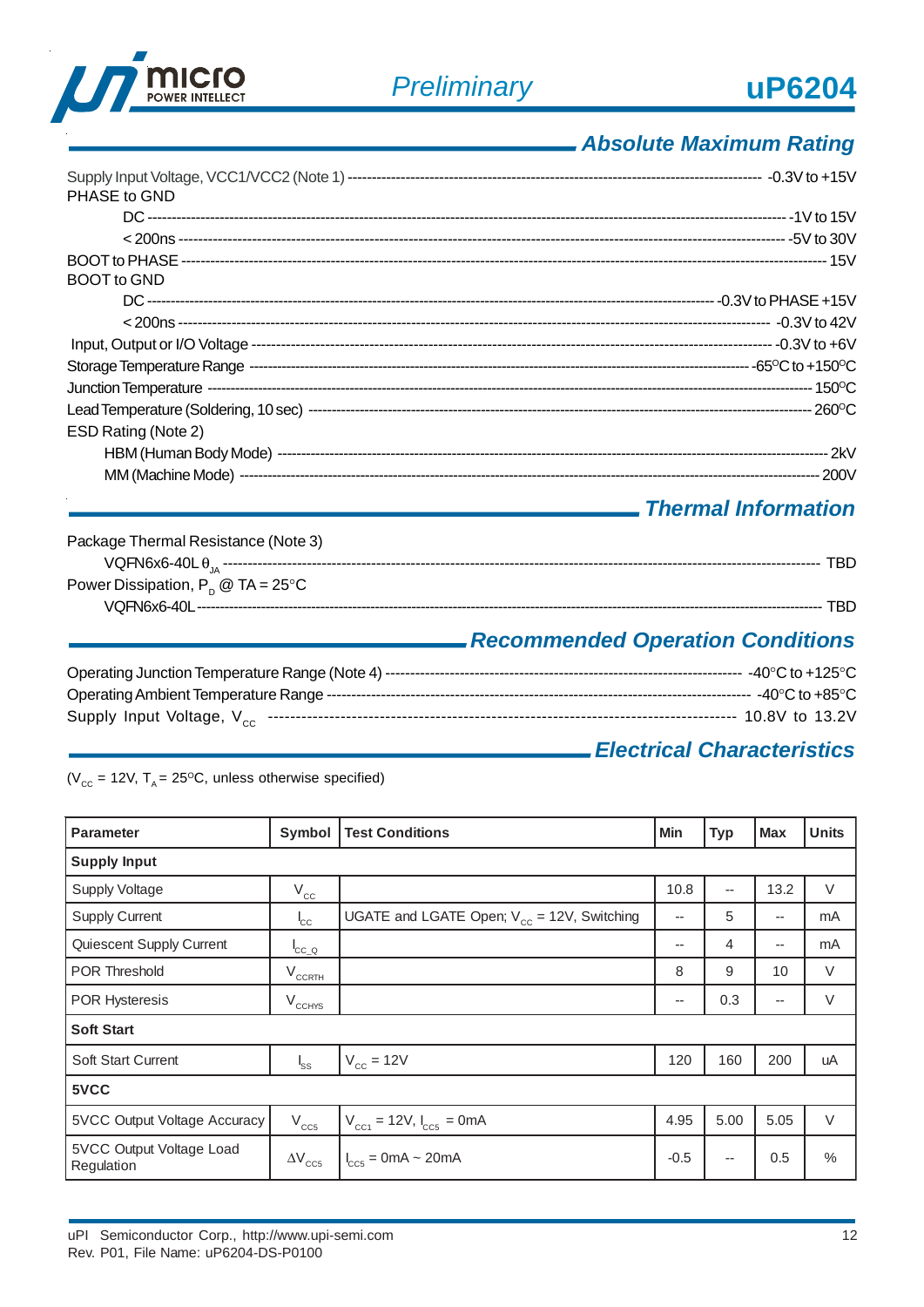



## *Electrical Characteristics*

| <b>Parameter</b>                                   | <b>Symbol</b>                        | <b>Test Conditions</b>                                                                                                                                  |       | <b>Typ</b> | <b>Max</b> | <b>Units</b> |  |  |  |  |  |  |
|----------------------------------------------------|--------------------------------------|---------------------------------------------------------------------------------------------------------------------------------------------------------|-------|------------|------------|--------------|--|--|--|--|--|--|
| <b>Output Voltage Accuracy</b>                     |                                      |                                                                                                                                                         |       |            |            |              |  |  |  |  |  |  |
| Output Voltage Accuracy                            |                                      | $V_{FB}$ - $V_{R1[1:4]}$ when $V_{REF}$ set by R1[1:4],<br>$I_{\text{OUT}} = OA$ .                                                                      | $-10$ | --         | 10         | mV           |  |  |  |  |  |  |
|                                                    |                                      | $V_{REF}$ set by I2C. $I_{OUT} = 0A$                                                                                                                    | 1.5   | --         | 1.5        | $\%$         |  |  |  |  |  |  |
| <b>Oscillator</b>                                  |                                      |                                                                                                                                                         |       |            |            |              |  |  |  |  |  |  |
| Free Running Frequency                             | $f_{\rm osc}$                        | $R_{RT}$ = 33k                                                                                                                                          | 270   | 300        | 330        | kHz          |  |  |  |  |  |  |
| <b>Frequency Variation</b>                         |                                      |                                                                                                                                                         | $-10$ |            | 10         | $\%$         |  |  |  |  |  |  |
| <b>Frequency Range</b>                             |                                      |                                                                                                                                                         | 50    | --         | 1000       | kHz          |  |  |  |  |  |  |
| Maximum Duty Cycle                                 |                                      |                                                                                                                                                         | 85    | 90         | 95         | $\%$         |  |  |  |  |  |  |
| Minimum Duty Cycle                                 |                                      |                                                                                                                                                         | --    | 0          | --         | $\%$         |  |  |  |  |  |  |
| Ramp Amplitude                                     | $\Delta V$ <sub>OSC</sub>            | $V_{cc}$ = 12V                                                                                                                                          | --    | 4.0        | --         | $V_{p,p}$    |  |  |  |  |  |  |
| <b>Error Amplifier</b>                             |                                      |                                                                                                                                                         |       |            |            |              |  |  |  |  |  |  |
| Open Loop DC Gain                                  | <b>AO</b>                            | Guaranteed by Design                                                                                                                                    | 60    | 70         | --         | dB           |  |  |  |  |  |  |
| Gain-Bandwidth Product                             | <b>GBW</b>                           | Guaranteed by Design                                                                                                                                    | 6     | 10         | --         | <b>MHz</b>   |  |  |  |  |  |  |
| <b>Slew Rate</b>                                   | <b>SR</b>                            | Guaranteed by Design                                                                                                                                    | 3     | 6          | --         | $V/$ us      |  |  |  |  |  |  |
| <b>Current Sense</b>                               |                                      |                                                                                                                                                         |       |            |            |              |  |  |  |  |  |  |
| <b>Current Sense Ratio</b>                         | $I_{MAX}/I_{AVG}$                    | $I_{AVG}$ = 40uA, $R_{MAX}$ = 10k $\Omega$                                                                                                              | 90    | 100        | 110        | $\%$         |  |  |  |  |  |  |
| Maximum Sorcing Current                            | CSN_MAX                              |                                                                                                                                                         | 100   | --         | --         | uA           |  |  |  |  |  |  |
| <b>GM Amplifier Offset</b>                         | $V_{\text{OFFSET}}$                  | $V_{\text{OFFSET}} =  V_{\text{CSP}} - V_{\text{CSN}} , V_{\text{CSP}} = 1.1 V,$<br>Connect a resistor $R_{\text{CSN}} = 20 k\Omega$ from<br>CSN to GND | $-3$  | $-$        | 3          | mV           |  |  |  |  |  |  |
| <b>Gate Drivers</b>                                |                                      |                                                                                                                                                         |       |            |            |              |  |  |  |  |  |  |
| <b>Upper Gate Source</b>                           | $R_{\text{UG\_SRC}}$                 | $V_{\text{BOOT}}$ - $V_{\text{PHASE}}$ = 12V, $I_{\text{UG\_SRC}}$ = 150mA                                                                              | --    | 1.3        | 2.6        | Ω            |  |  |  |  |  |  |
| Upper Gate Sink                                    | $R_{\text{UG\_SNK}}$                 | $V_{\text{BOOT}}$ - $V_{\text{PHASE}}$ = 12V, $I_{\text{UG\_SNK}}$ = 150mA                                                                              | --    | 1          | 2.0        | Ω            |  |  |  |  |  |  |
| Lower Gate Source                                  | L <sub>G_SRC</sub>                   | $I_{LG\_SRC} = 150mA$                                                                                                                                   | --    | 1.3        | 1.6        | Ω            |  |  |  |  |  |  |
| Lower Gate Sink                                    | LG_SNK                               | $I_{LG\_SNK} = 150mA$                                                                                                                                   | --    | 0.8        | 1.6        | $\Omega$     |  |  |  |  |  |  |
| Dead Time                                          | $T_{\text{DT}}$                      |                                                                                                                                                         | --    | 30         | $- -$      | ns           |  |  |  |  |  |  |
| <b>Temperature Monitoring</b>                      |                                      |                                                                                                                                                         |       |            |            |              |  |  |  |  |  |  |
| Over Temperature Warning<br><b>Threshold Level</b> | $\rm V_{\rm \scriptscriptstyle TCS}$ | percentage of 5VCC                                                                                                                                      | --    | 28         | $- -$      | $\%$         |  |  |  |  |  |  |
| <b>Thermal Shutdown Threshold</b><br>Level         | $\rm V_{\rm \scriptscriptstyle TCS}$ | percentage of 5VCC                                                                                                                                      | --    | 33         | $- -$      | %            |  |  |  |  |  |  |
| OT Warning Clamp Voltage                           | $V_{V\text{RHOT/EN}}$                | $V_{TCS}$ = 30% of 5VCC, $I_{VRHOT/EN}$ = 50uA                                                                                                          | --    | 0.45       | --         | V            |  |  |  |  |  |  |
| Chip Eanble Threshold Level                        | $V_{VRI\underline{\text{OMEN}}}$     | V <sub>vrhot/en</sub> rising                                                                                                                            | 0.4   | --         | $- -$      | V            |  |  |  |  |  |  |
| Chip Eanble Threshold Level                        | $V_{V\text{RHOT/EN}}$                | V <sub>VRHOT/EN</sub> falling                                                                                                                           |       | ۰.         | 0.2        | V            |  |  |  |  |  |  |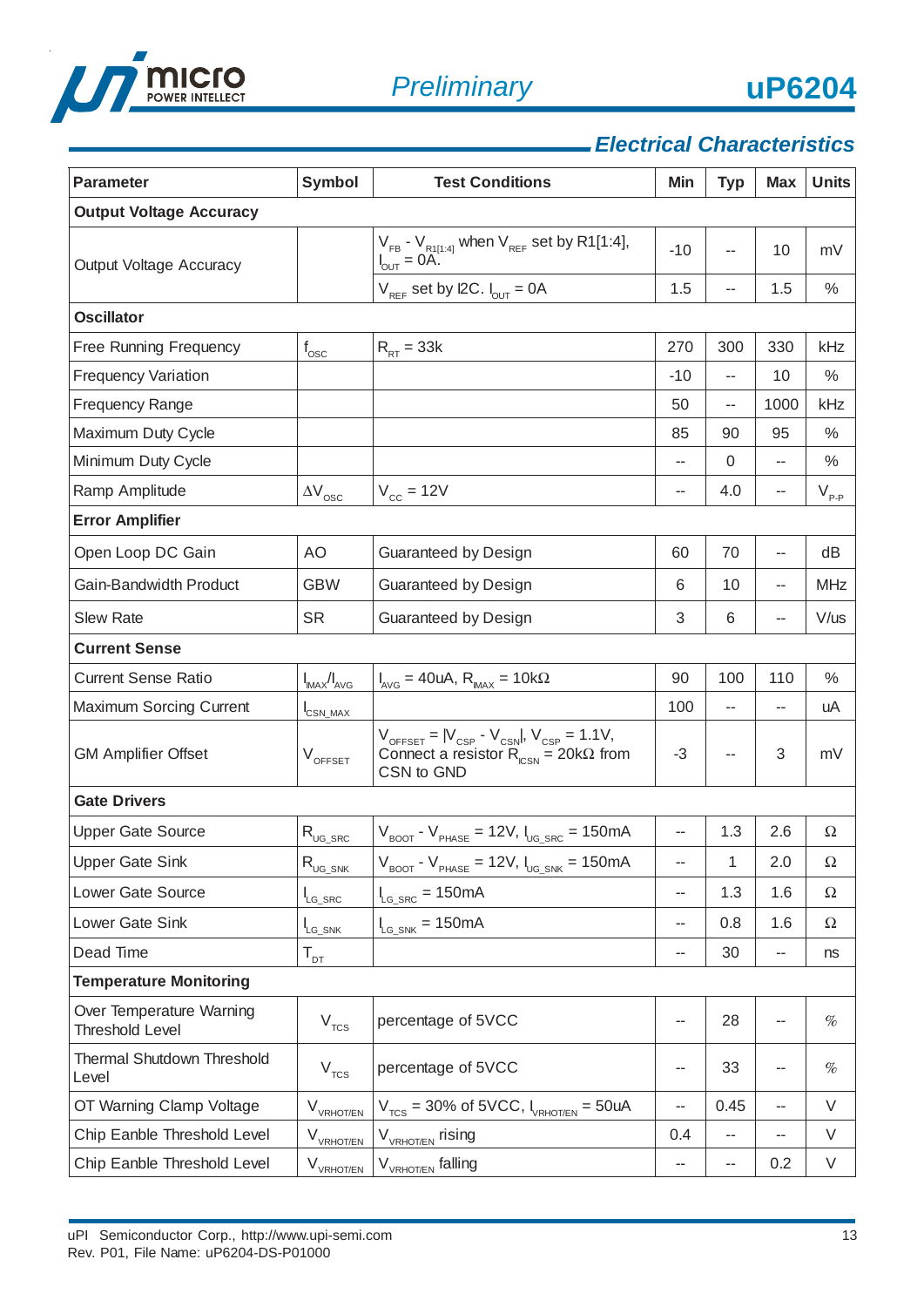



### *Electrical Characteristics*

| <b>Parameter</b>                           | Symbol                     | <b>Test Conditions</b>                   | Min | <b>Typ</b> | <b>Max</b> | <b>Units</b> |  |  |  |  |  |
|--------------------------------------------|----------------------------|------------------------------------------|-----|------------|------------|--------------|--|--|--|--|--|
| <b>Control Inputs</b>                      |                            |                                          |     |            |            |              |  |  |  |  |  |
| VID Input High Threshold Level             | $V_{VID[0:1]}$             | VID0, VID1 rising                        | 1.4 | --         | --         | V            |  |  |  |  |  |
| VID Input Low Threshold Level              | $V_{VID[0:1]}$             | VID0, VID1 falling                       | --  | $- -$      | 0.4        | V            |  |  |  |  |  |
| <b>Protections</b>                         |                            |                                          |     |            |            |              |  |  |  |  |  |
| Over Current Protection Threshold<br>Level | $V_{MAX}$                  |                                          |     | 3.0        | --         | $\vee$       |  |  |  |  |  |
| Over Vooltage Protection Threshold Level   | $\mathsf{V}_{\mathsf{FB}}$ | $V_{FB} - V_{REF}$                       | --  | 200        | --         | mV           |  |  |  |  |  |
| Under Voltage Protection Threshold Level   | $\rm V_{\rm FB}$           | $V_{FB} - V_{REF}$                       | --  | $-300$     | $- -$      | mV           |  |  |  |  |  |
| Power OK Threshold Level                   | $V_{FB}$                   | $V_{FB}$ - $V_{REF}$ , $V_{REF}$ rising. | --  | 30         | --         | mV           |  |  |  |  |  |
| Power OK Sinking Capability                | V <sub>POK</sub>           | $I_{POK} = 4mA$                          |     | $- -$      | 100        | mV           |  |  |  |  |  |

- **Note 1.** Stresses listed as the above "Absolute Maximum Ratings" may cause permanent damage to the device. These are for stress ratings. Functional operation of the device at these or any other conditions beyond those indicated in the operational sections of the specifications is not implied. Exposure to absolute maximum rating conditions for extended periods may remain possibility to affect device reliability.
- **Note 2.** Devices are ESD sensitive. Handling precaution recommended.
- **Note 3.**  $\theta_A$  is measured in the natural convection at  $T_A = 25^\circ \text{C}$  on a low effective thermal conductivity test board of JEDEC 51-3 thermal measurement standard.
- **Note 4.** The device is not guaranteed to function outside its operating conditions.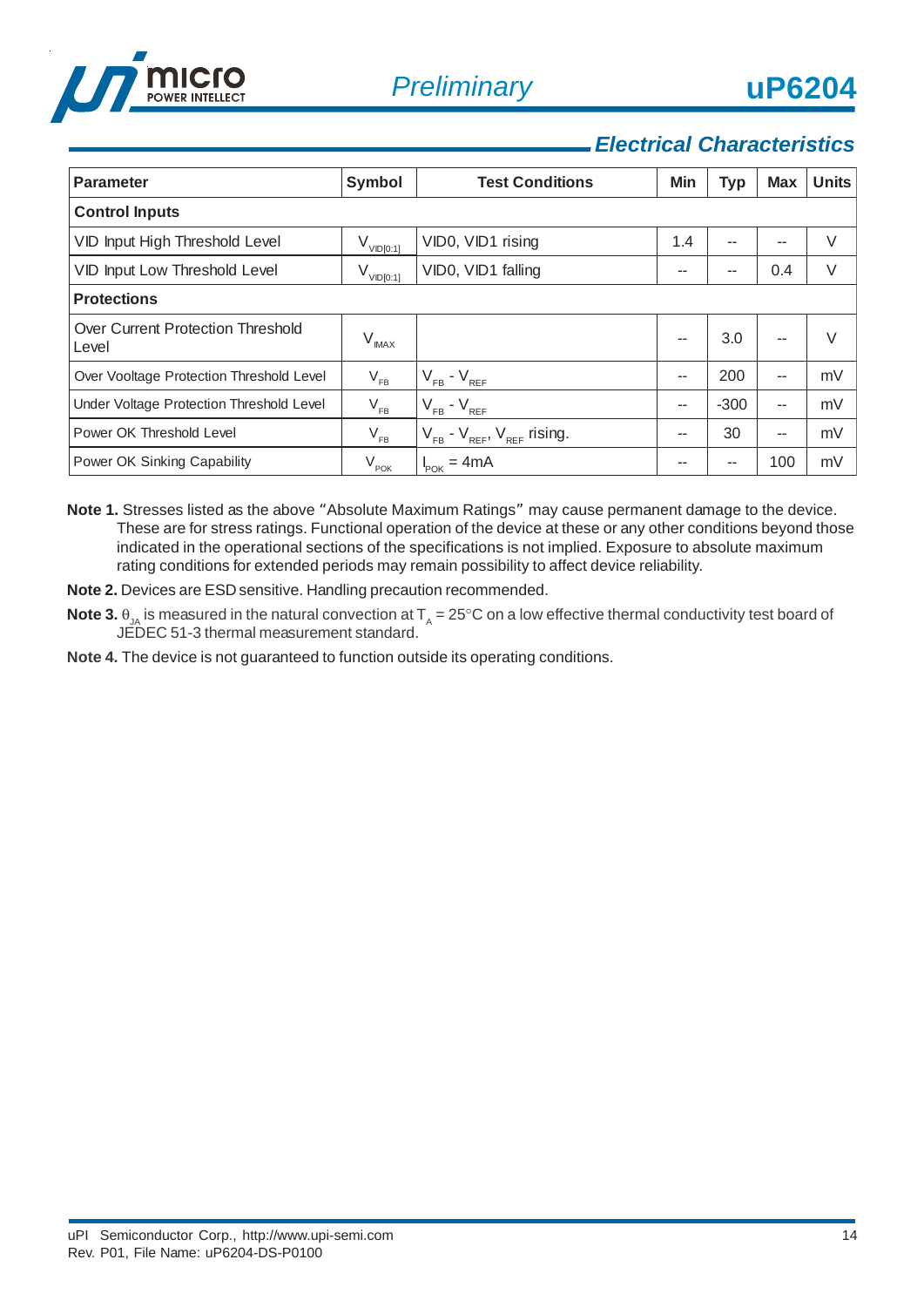





Time: (10ms)



# *Typical Operation Characteristics*





Time: (10ms)



#### uPI Semiconductor Corp., http://www.upi-semi.com 15 Rev. P01, File Name: uP6204-DS-P01000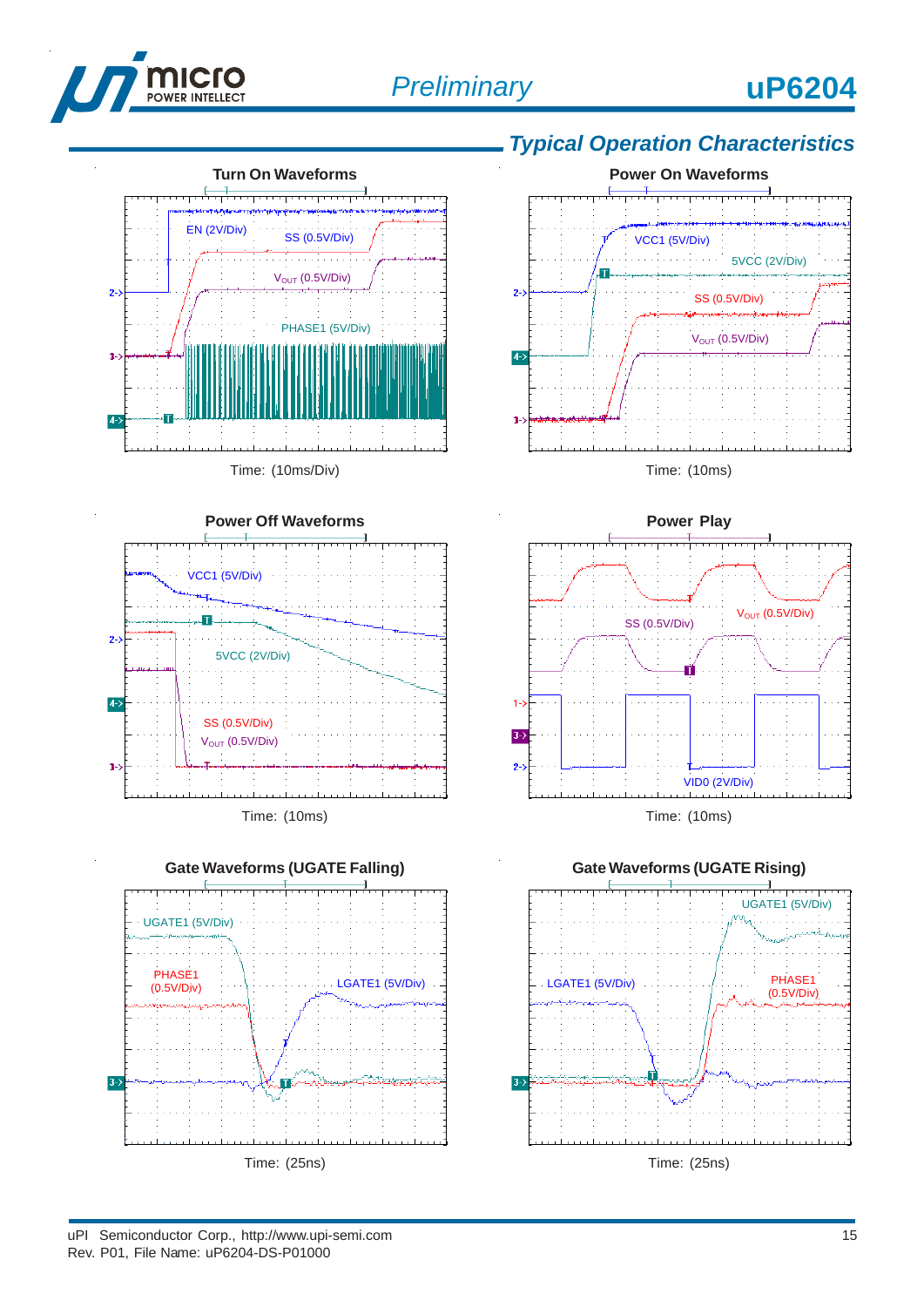

4.9 5

5.1 5.2



**5VCC Line Regulation**

## *Typical Operation Characteristics*

**Steady State Operation**











uPI Semiconductor Corp., http://www.upi-semi.com 16 Rev. P01, File Name: uP6204-DS-P0100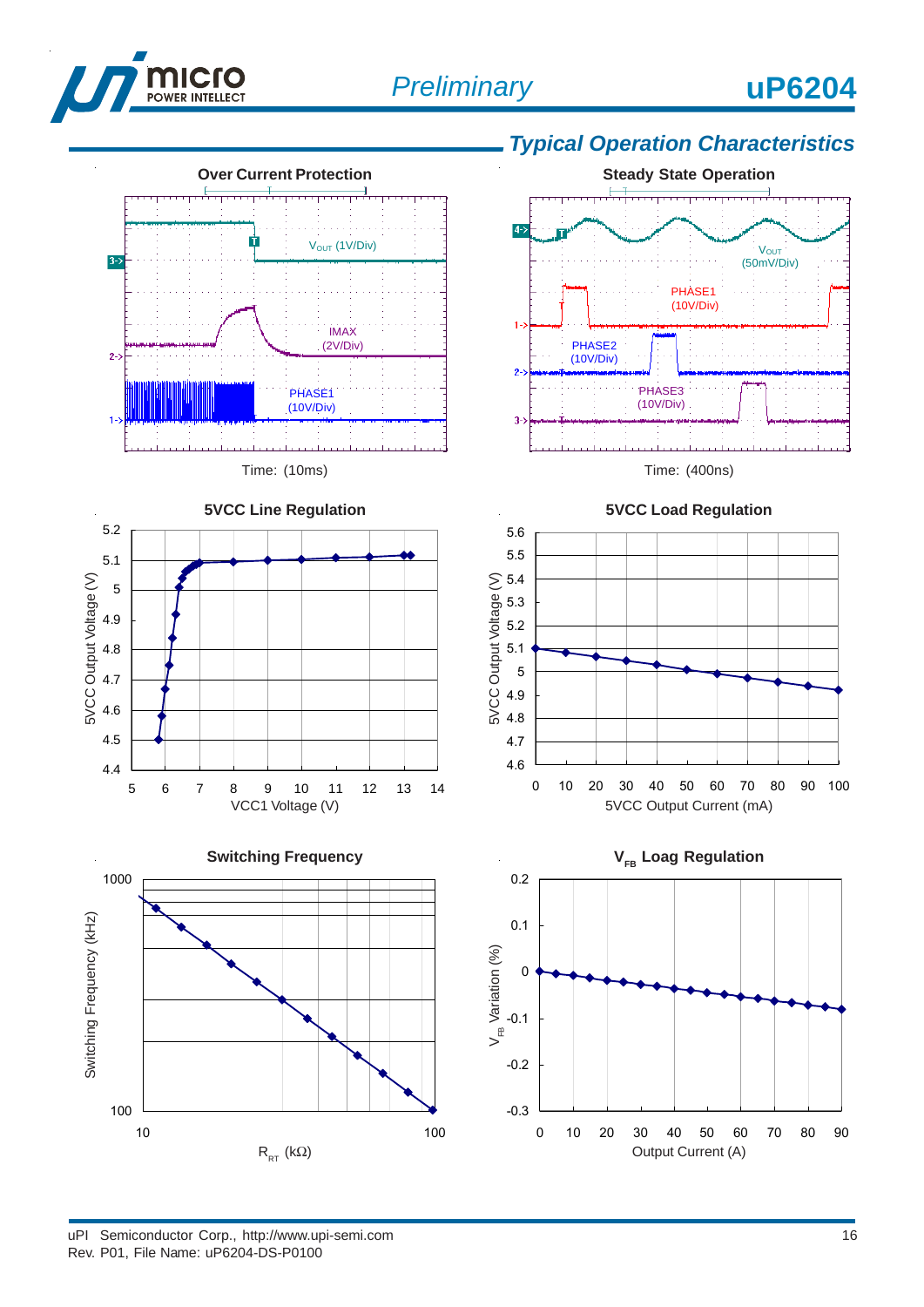

# *Typical Operation Characteristics*



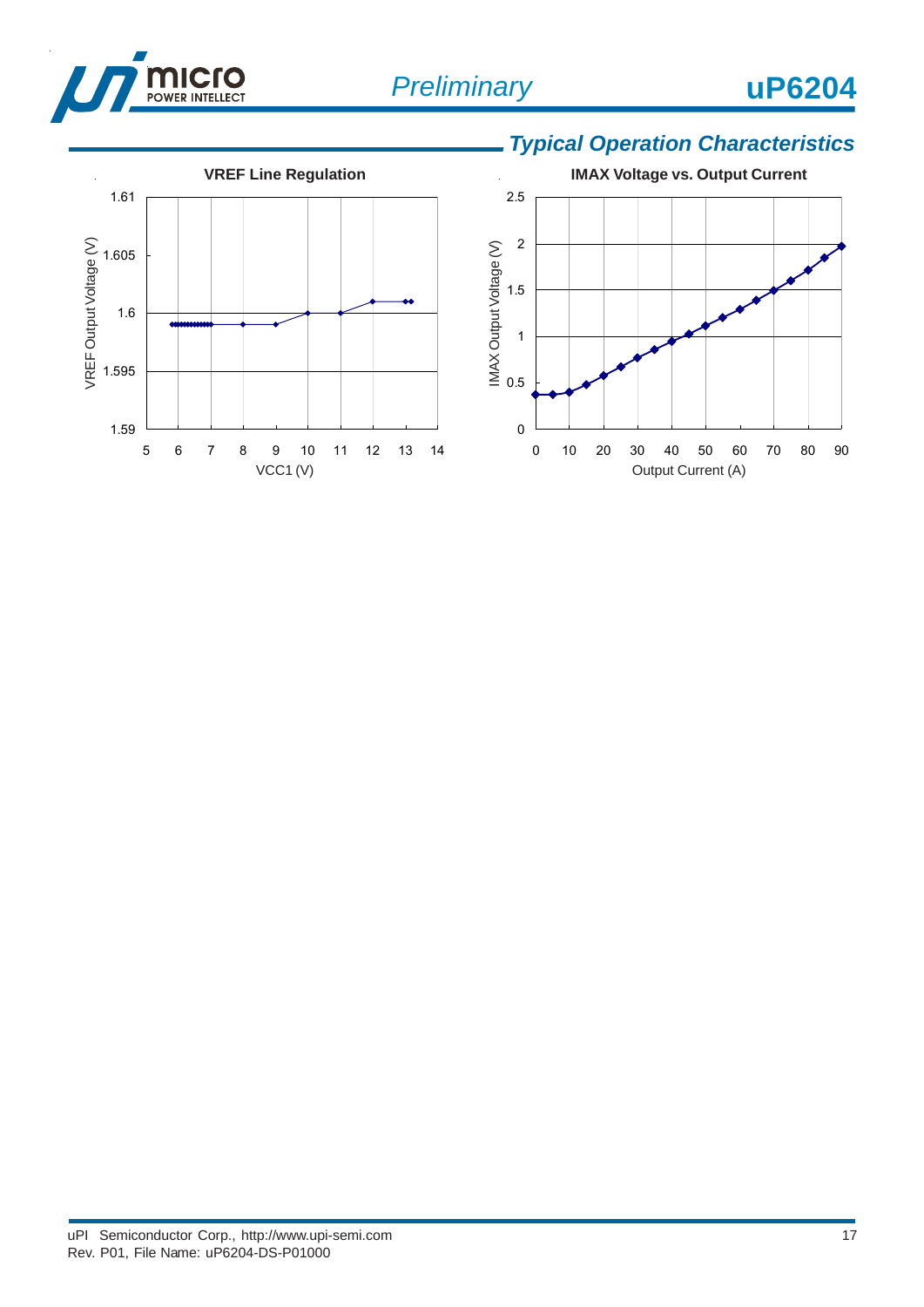

*Application Information*

This page is intentionally left blank and will be update later.